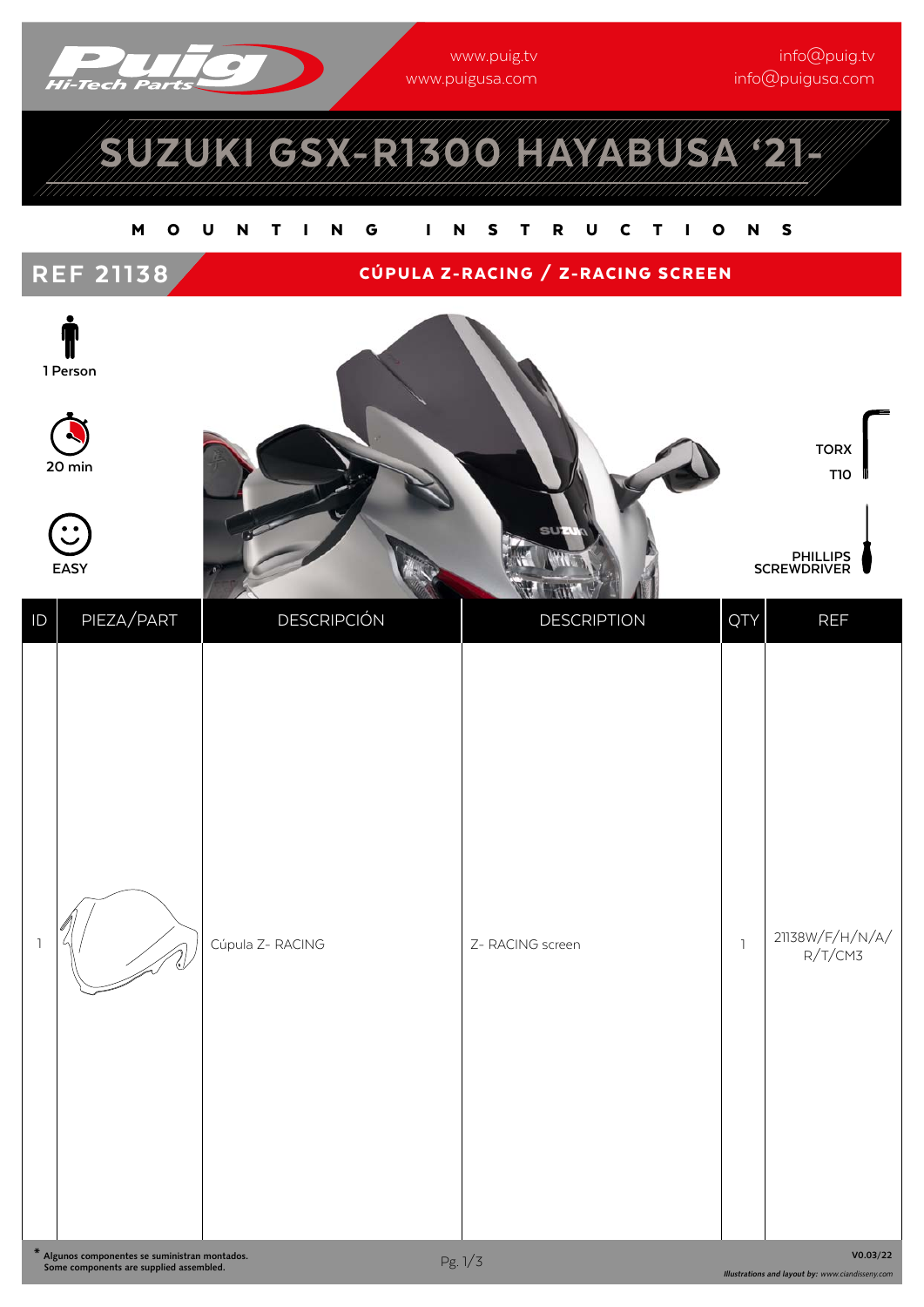

www.publica.com ww.puis and computer and computer and computer and computer and computer and computer and computer and computer  $\mathcal{O}$  inne Cipergres<br>Infinition com

## SUZUKI GSX-R1300 HAYABUSA '21-

#### INSTRUCCIONES DE MONTAJE - MOUNTING INSTRUCTIONS - MONTAGEANLEITUNG



Extraer tornillo original para facilitar el montaje/desmontaje de la cúpula Remove original screw for easy assembly/disassembly of the screen